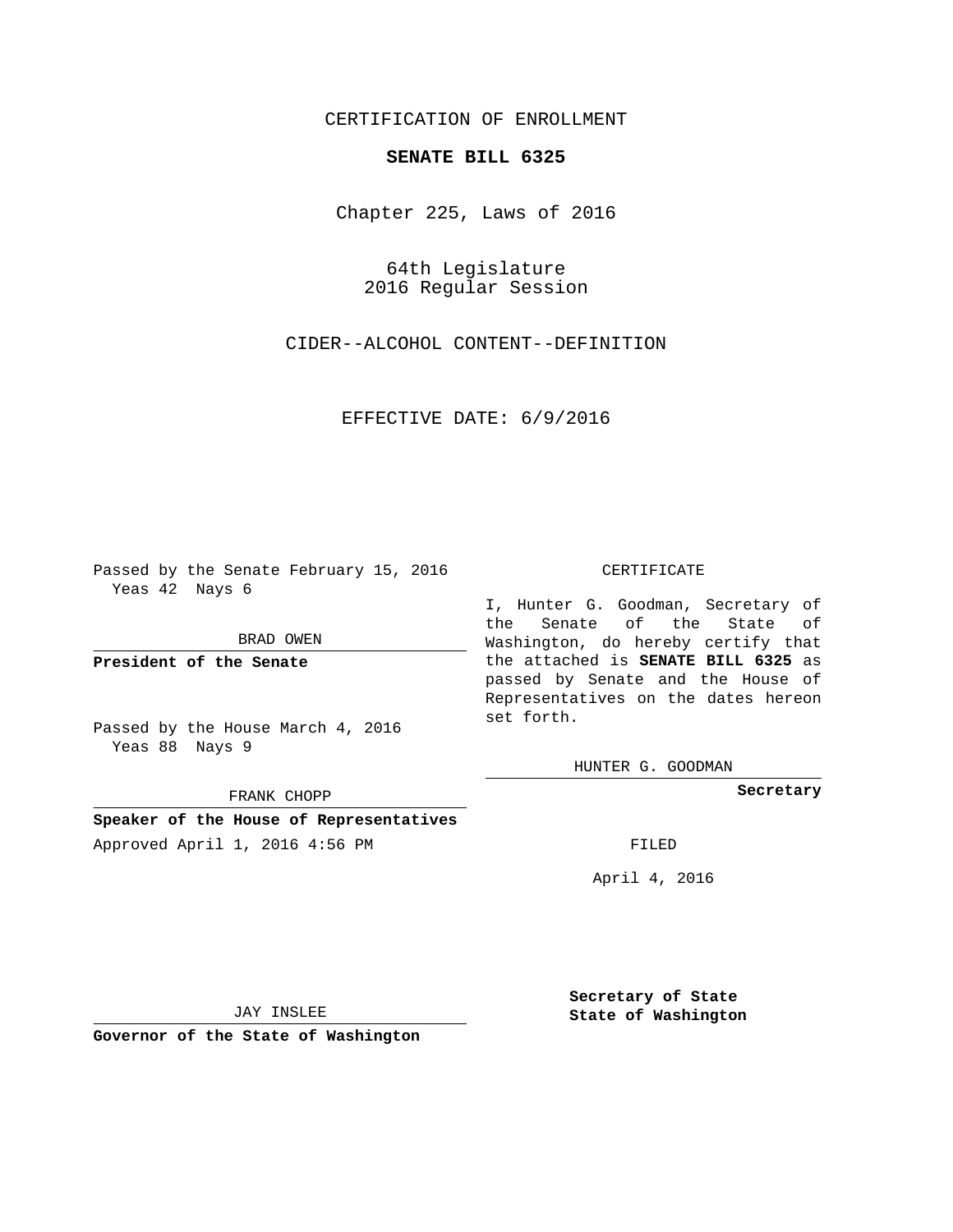## **SENATE BILL 6325**

Passed Legislature - 2016 Regular Session

**State of Washington 64th Legislature 2016 Regular Session**

**By** Senators Baumgartner, Ranker, and Bailey

Read first time 01/15/16. Referred to Committee on Commerce & Labor.

 AN ACT Relating to aligning the alcohol content definition of cider with the federal definition; and amending RCW 66.24.210.

BE IT ENACTED BY THE LEGISLATURE OF THE STATE OF WASHINGTON:

 **Sec. 1.** RCW 66.24.210 and 2012 c 20 s 2 are each amended to read 5 as follows:

 (1) There is hereby imposed upon all wines except cider sold to 7 wine distributors and the Washington state liquor ((control)) and cannabis board, within the state a tax at the rate of twenty and one- fourth cents per liter. Any domestic winery or certificate of approval holder acting as a distributor of its own production shall pay taxes imposed by this section. There is hereby imposed on all cider sold to wine distributors and the Washington state liquor 13 ((control)) and cannabis board within the state a tax at the rate of three and fifty-nine one-hundredths cents per liter. However, wine sold or shipped in bulk from one winery to another winery shall not 16 be subject to such tax.

 (a) The tax provided for in this section shall be collected by direct payments based on wine purchased by wine distributors.

 (b) Except as provided in subsection (7) of this section, every person purchasing wine under the provisions of this section shall on or before the twentieth day of each month report to the board all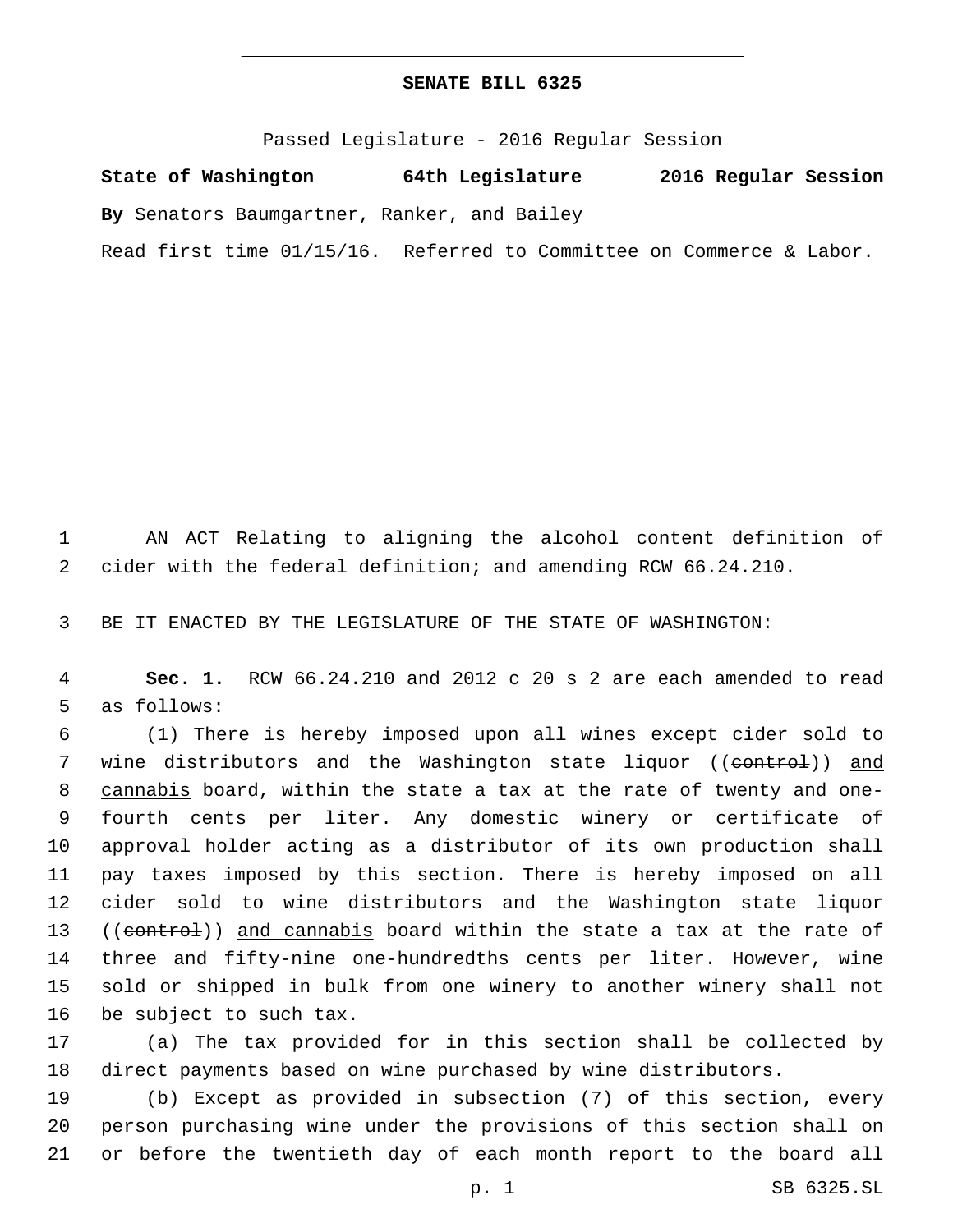purchases during the preceding calendar month in such manner and upon such forms as may be prescribed by the board, and with such report shall pay the tax due from the purchases covered by such report unless the same has previously been paid. Any such purchaser of wine whose applicable tax payment is not postmarked by the twentieth day following the month of purchase will be assessed a penalty at the rate of two percent a month or fraction thereof. The board may require that every such person shall execute to and file with the board a bond to be approved by the board, in such amount as the board may fix, securing the payment of the tax. If any such person fails to pay the tax when due, the board may forthwith suspend or cancel the 12 license until all taxes are paid.

 (c) Any licensed retailer authorized to purchase wine from a certificate of approval holder with a direct shipment endorsement or a domestic winery shall make monthly reports to the liquor 16 ((control)) and cannabis board on wine purchased during the preceding calendar month in the manner and upon such forms as may be prescribed 18 by the board.

 (2) An additional tax is imposed equal to the rate specified in RCW 82.02.030 multiplied by the tax payable under subsection (1) of this section. All revenues collected during any month from this additional tax shall be transferred to the state general fund by the 23 twenty-fifth day of the following month.

 (3) An additional tax is imposed on wines subject to tax under subsection (1) of this section, at the rate of one-fourth of one cent per liter for wine sold after June 30, 1987. After June 30, 1996, such additional tax does not apply to cider. An additional tax of five one-hundredths of one cent per liter is imposed on cider sold after June 30, 1996. All revenues collected under this subsection (3) shall be disbursed quarterly to the Washington wine commission for use in carrying out the purposes of chapter 15.88 RCW.

 (4) An additional tax is imposed on all wine subject to tax under subsection (1) of this section. The additional tax is equal to twenty-three and forty-four one-hundredths cents per liter on fortified wine as defined in RCW 66.04.010 when bottled or packaged by the manufacturer, one cent per liter on all other wine except cider, and eighteen one-hundredths of one cent per liter on cider. All revenues collected during any month from this additional tax shall be deposited in the state general fund by the twenty-fifth day 40 of the following month.